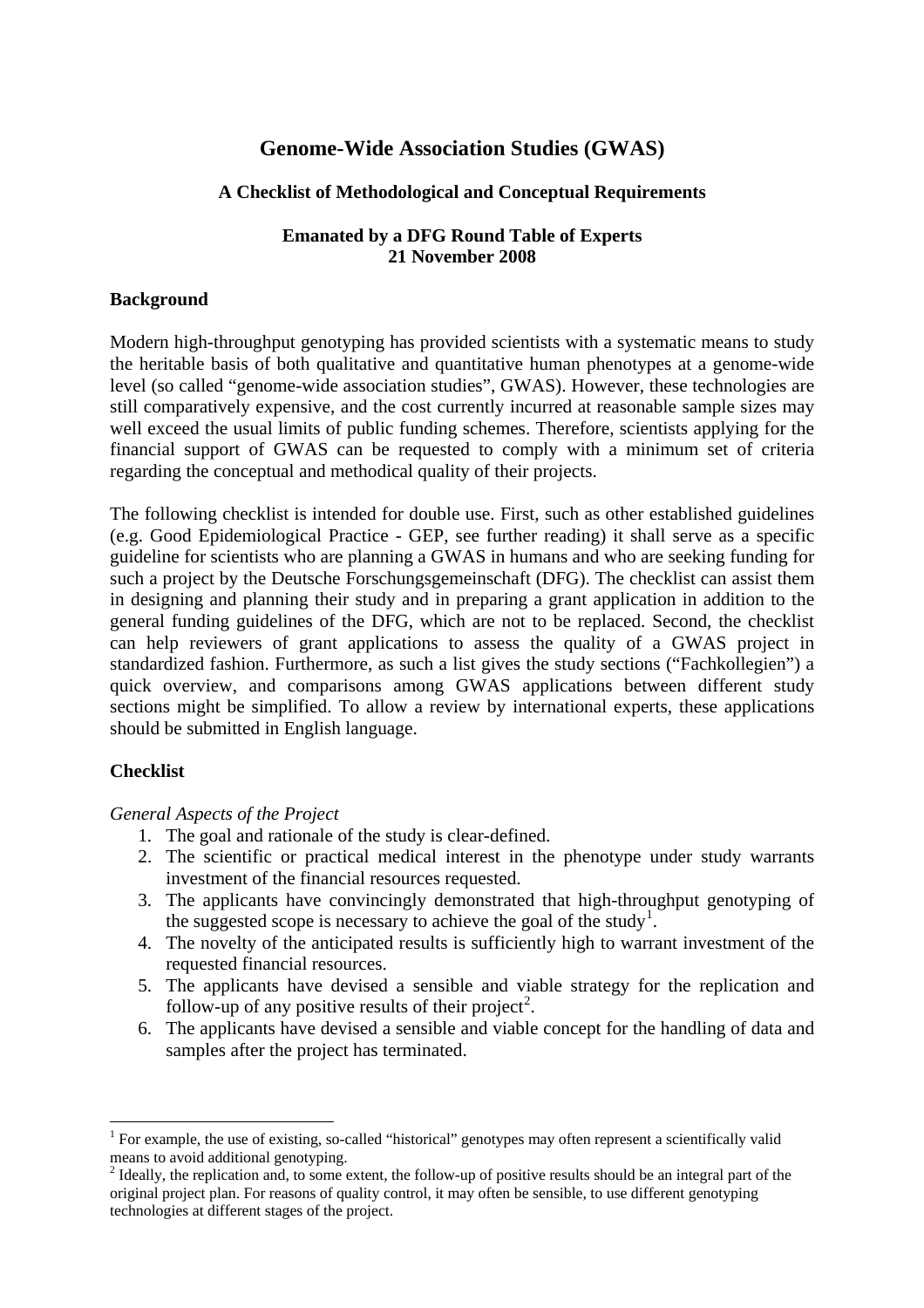7. The project is set in a clear context of other existing and relevant networks, consortia, platforms or funding streams and the generation of potential synergies is well described.

# *Phenotyping and Field Work*

- 8. The phenotype under study is well described and can be determined unequivocally<sup>[3](#page-1-0)</sup>.
- 9. The sensibility of undertaking a GWAS for the phenotype under study has been demonstrated unequivocally, either by a formal proof of heritability<sup>[4](#page-1-1)</sup> or by alternative scientific reasoning.
- 10. The applicants have made a convincing case for their capability to obtain all data and samples necessary to achieve the goal of the study or for their integration into collaborative efforts with that capability.
- 11. All field work and phenotyping, including the retrieval of environmental and life-style information, will be carried out by sufficiently qualified personnel.

### *Genotyping*

- 12. The choice of genotyping technology is appropriate and has been sufficiently justified.
- 13. At any given stage of the project, samples will be analysed with the same (or highly comparable) technologies and following the same (or highly comparable) experimental protocols, independent of phenotype.
- 14. All data acquisition, transfer and storage procedures have been described in sufficient detail and comply with current technical standards and applicable legal regulations<sup>[5](#page-1-2)</sup>.
- 15. Appropriate mechanisms of quality control will be implemented at all stages of the project, including pre-analytical sample handling, sample processing and storage as well as data acquisition, management and analysis.
- 16. The collection of sufficient amounts of high-quality DNA will be completed before genotyping starts.
- 17. All experimental work including pre-analytical sample handling will be carried out by sufficiently qualified personnel.

### *Data Analysis*

1

- 18. The statistical methods of data analysis including data pre-processing and cleaning, are appropriate, well described and their choice has been sufficiently justified<sup>[6](#page-1-3)</sup>.
- 19. Sample size and power considerations have been based upon realistic assumptions about the effect sizes, modes of inheritance, and genotype frequencies involved. $\overline{7}$  $\overline{7}$  $\overline{7}$
- 20. Measures will be taken to avoid confounding by population stratification or to adjust for such confounding during data analysis.
- 21. All computing and data storage capacities necessary to achieve the goal of the study will be available at the time when the project starts.
- 22. All data handling will be carried out by sufficiently qualified personnel.

<span id="page-1-0"></span> $3$  Consistent phenotyping can be ensured, for example, by the use of standardised, validated and internationally accepted diagnostic criteria.

<span id="page-1-1"></span><sup>&</sup>lt;sup>4</sup> Heritability may have been demonstrated, for example, by adoption studies, segregation analysis, or classical heritability estimates from close relatives. It is important, however, that the phenotype under study is either identical or highly comparable to the phenotype for which heritability has been demonstrated.

<span id="page-1-2"></span><sup>&</sup>lt;sup>5</sup> It should be noted that the legal requirements of a genetic epidemiological study usually include the involvement of an institutional ethics committee.

<span id="page-1-3"></span><sup>&</sup>lt;sup>6</sup> In their description of the statistical methodology, applicants should be explicit about the criteria used for declaring a positive result statistically significant.

<span id="page-1-4"></span><sup>&</sup>lt;sup>7</sup> In cases where no prior information about the respective parameters is available, experience from previous GWAS may be used.